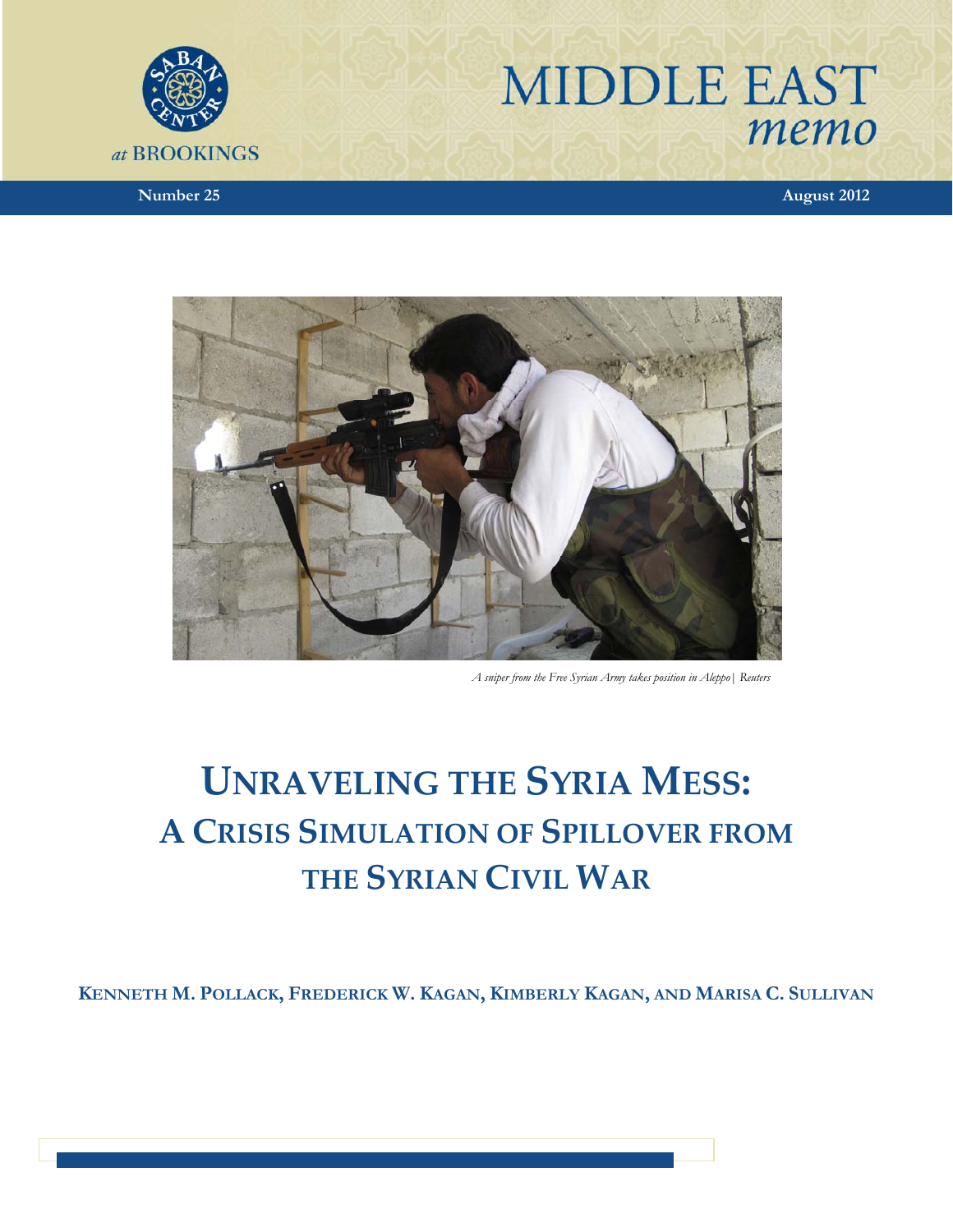#### **INTRODUCTION**



**Kenneth M. Pollack** is a Senior Fellow at the Saban Center for Middle East Policy.



**Frederick W. Kagan**  is a Resident Scholar and Director of the Critical Threats Project at the American Enterprise Institute.



**Kimberly Kagan** is the President of the Institute for the Study of War.



**Marisa C. Sullivan** is the Deputy Director of the Institute for the Study of War.

n June 27, 2012, the American Enterprise Institute, the Institute for the Study of War, and the Saban Center for Middle East Policy at the Brookings Institution jointly conducted a one-day crisis simulation that focused on the impact of spillover from the deepening civil war in Syria. The simulation consisted of three moves and featured an American, a Turkish, and a Saudi team. The intent was to explore the interaction between the U.S. government and two of its most important regional allies, allies most able to act in Syria for various reasons (and among the most affected by the violence in Syria). The simulation looked at potential developments between August 2012 and April 2013. O

#### *Key Findings:*

- An expanding humanitarian crisis in Syria was insufficient on its own to drive any of the teams toward intervention.
- Both the American and the Turkish teams were generally reluctant to be drawn into the conflict. The Saudi team was eager to participate financially (by funding rebels, for instance), but had little ability to affect decisionmaking in Ankara or Washington-let alone the situation on the ground in Syria.
- The Turkish and American teams were concerned about the aftermath of Asad's fall, but for different reasons: The U.S. team was primarily determined to ensure that the United States would not be responsible for Syria after Asad's departure and cared less about what followed; the Turkish team similarly feared being left holding the bag, but unlike the U.S. team, had distinct views about what kind of government it wanted to see emerge in Syria. The Saudi team cared very little about post-Asad Syria so long as the Sunni majority was in power.
- The U.S. and Saudi teams regarded Turkey as indispensable for any action in Syria and felt constrained in their actions by what the Turks could be persuaded to do.
- The Saudi team came to be concerned about the collapsing situation in Iraq, but found that Saudi Arabia could do little to affect that situation. The Turkish team evinced considerable concern with the deteriorating situation in Iraq, but felt that Turkey's interests in Syria had to take precedence. For a variety of reasons, the American team showed little interest in the events in Iraq and took virtually no action in response.
- The game ended with Syria collapsed as a state and Turkish military forces mounting a creeping intervention but not in control of Syria, Iraq headed back toward 2006-levels of violence and internal conflict, and Lebanon devolving toward sectarian civil war as well. The Saudi team regarded that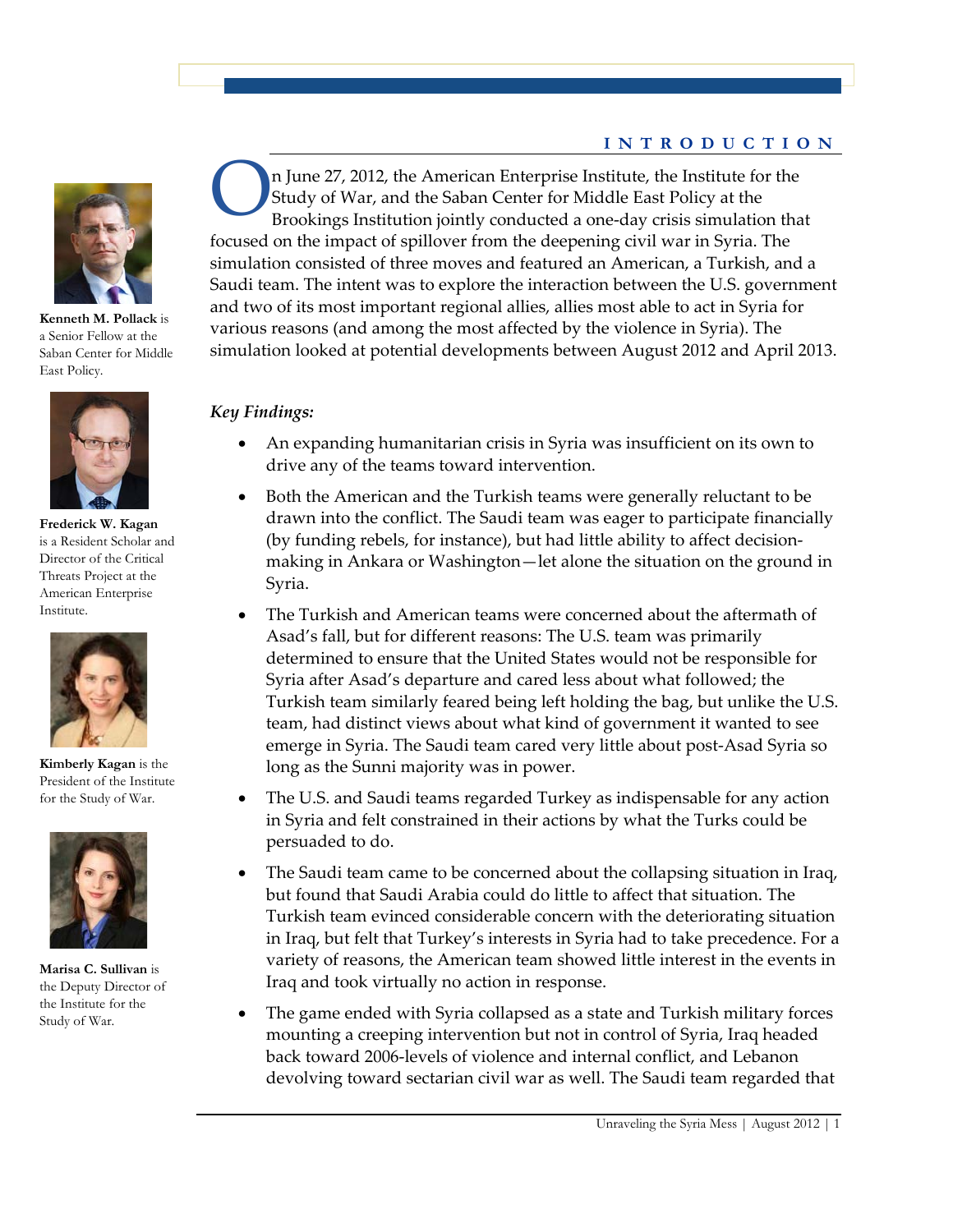outcome as a success. The Turkish team was extremely concerned about this situation, but felt that all of its other options were far worse. The U.S. team was largely content with the result in Syria and focused on that outcome to the exclusion of the other regional problems.

The U.S. team's unwillingness to consider options for handling the evolving crisis in Iraq suggests that there is such an aversion to anything Iraq-related among the U.S. policy elite that even catastrophic developments there (as depicted in the simulation) may not elicit meaningful American involvement. It means that the United States may have a more pressing need to take action to shut down the Syrian civil war sooner, before it destabilizes Iraq, because the United States is not likely to do anything to shut down an Iraqi civil war once it has resumed, even though an Iraqi civil war could be extremely threatening to American vital interests.ȱȱ

## It's All About the Spillover

One question that the simulation sought to test was whether humanitarian motives would be enough to trigger a Western-Arab intervention in Syria as it (arguably) did in Libya. The scenario therefore depicted a rapidly worsening humanitarian tragedy in Syria. In this instance, the teams' responses suggested that humanitarian issues alone might not suffice to prompt intervention in the post-Iraq, post-Afghanistan world. Instead, the factor that eventually produced a reluctant intervention was the strategic threats created by spillover from the conflict: terrorism, refugee flows, cross-border fighting, economic problems, and radicalization of the neighboring populations that typically accompany any such intercommunal civil war, and that are already manifesting themselves in the case of the Syrian civil war.

## **Turkey's Crucial Role**

Perhaps the most striking lesson to emerge from the simulation was the central role of Turkey. Both participants and observers alike said that the simulation demonstrated that anything meaningful the United States might want to do in Syria would require full Turkish cooperation. Turkey should therefore have priority of focus in the U.S. foreign policy effort.

Turkey's importance emerged in the simulation because the scenario played out events in the Syrian civil war into the future, forcing all of the teams to think about how to bring the conflict in Syria to a successful close (with each team defining "success" fairly differently). The exercise therefore required all three teams to grapple with the implementation of much more far-reaching policy options than are currently being considered. All three teams found themselves

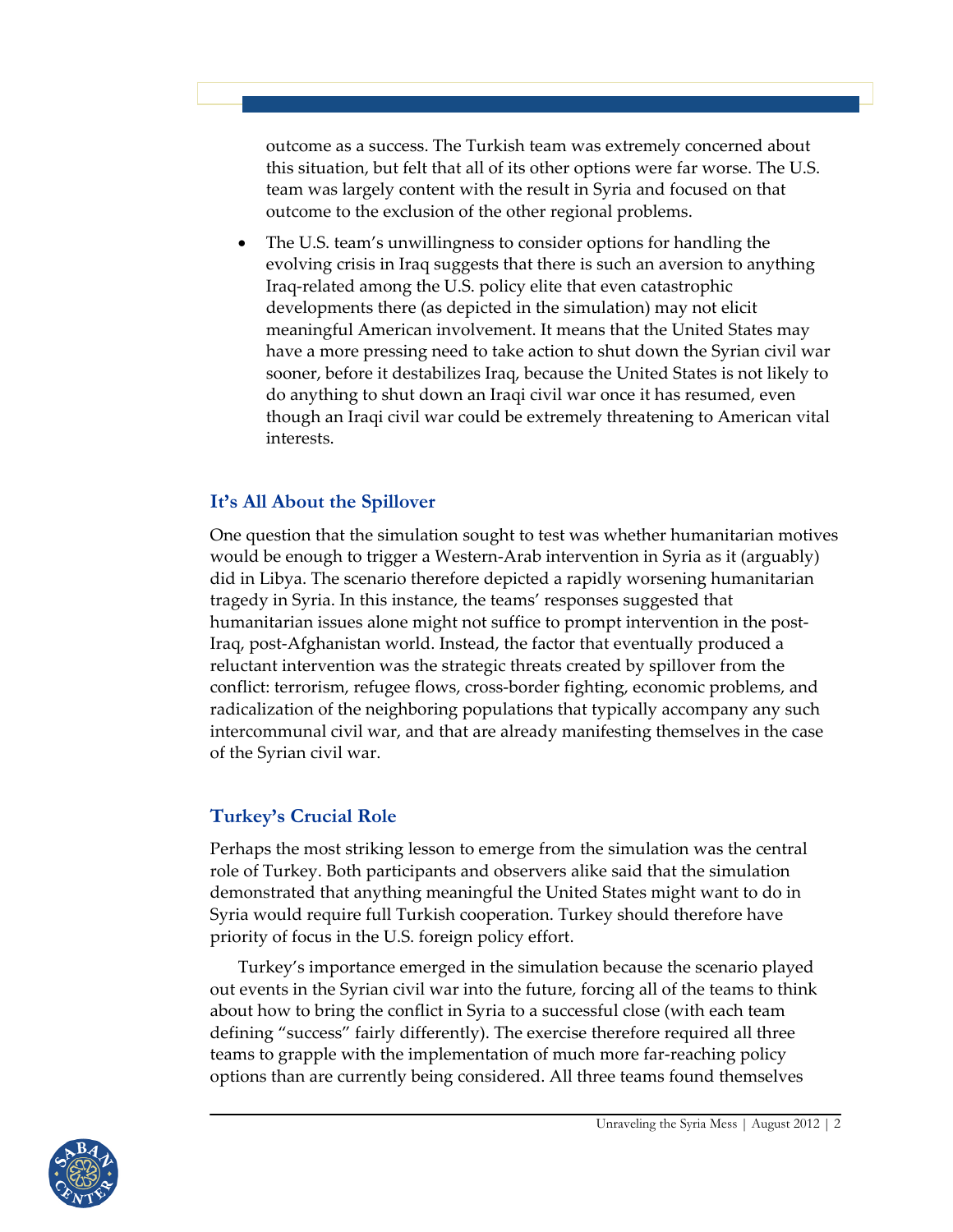having to think hard about no-fly zones, expanded assistance to the Syrian opposition, carving out safe-havens, limited military operations, or large-scale multilateral interventions.

Once the country teams began to look at these options and to consider which would best serve their interests and be the easiest to implement, the Turkish team's decisions increasingly constrained the U.S. team's options. The more that the teams considered their options and worked through how best to implement them, the more they came to the conclusion that Turkey was the key to making any of them work.

Nevertheless, despite Turkey's significance, American power still went a long way. For instance, the Saudi team evinced interest in the battles for the armssupply routes through Lebanon which the scenario depicted as escalating—and in the deteriorating situation in Lebanon more generally. But the Saudi team again found itself relatively unable to explore options there without support from the U.S. team. The Saudi team also considered working with Jordan as an alternative (or supplement) to Turkey, but the other teams (principally the U.S. team) showed little interest in pursuing the feasibility of that option.

The United States and Saudi Arabia can't succeed without Turkey, but Turkey can't succeed without the United States and Saudi Arabia.

In addition to highlighting Turkey's centrality, the simulation underlined the terrible dilemmas that Turkey faces when it contemplates its options toward Syria. Turkey wants to see the violence end quickly in Syria, but it has a limited ability to bring peace there rapidly, let alone to leave in place a stable political solution and a workable economy. Consequently, while simulation participants concluded that Turkey is indispensable in finding and implementing a solution to the Syrian civil war, they also realized Turkey needs the help of the West and the Arab world. The United States and Saudi Arabia can't succeed without Turkey, but Turkey can't succeed without the United States and Saudi Arabia.

This conclusion created a particularly problematic tension. The American team posited that after the U.S. presidential elections, Washington would likely be inclined to make a much greater effort to bring about the end of the Asad regime than it has so far $-$  or that the American team felt warranted prior to the U.S. election. Consequently, in early 2013 (in simulation time) the American team increasingly focused on bringing about a resolution to the Syrian civil war. However, the U.S. team did not want to absorb the costs (financial, political, diplomatic, and military) of a major American military commitment and so increasingly focused on convincing the Turks to intervene instead. For its part, the

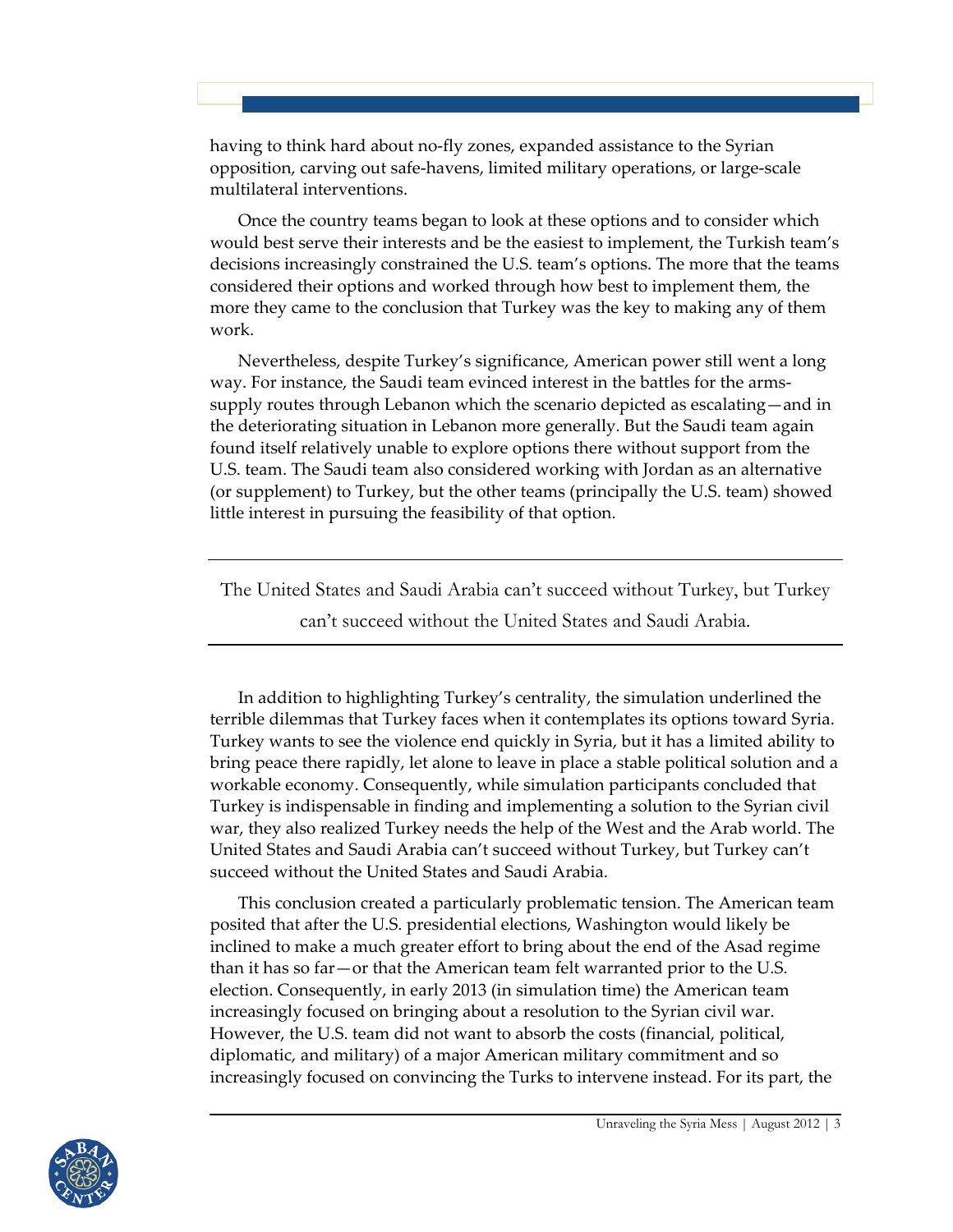Turkish team, was terrified of exactly this prospect because they concluded that Turkey simply could not absorb those costs itself. As a result, the American team found itself pressing hard for ever-greater Turkish intervention, while trying to limit American/NATO commitments of support. The Turkish team was equally determined not to intervene without extracting maximum support from NATO and the Arab states. (The Saudi team from the very start of the simulation had decided that it needed to convince both the Americans and Turks to intervene to topple the Asad regime and shut down the violence there.)

As a byproduct of this larger U.S.-Turkish tension, the Turkish team was determined to secure NATO support for its military moves in Syria and simultaneously to control all of those military operations. The Turkish team feared that American (or, conceivably, European) control of these operations would mean that they might go well beyond what Turkey was ready to handle, and would end up getting Turkey far more deeply committed in Syria than it wanted to be. The American team was equally determined to minimize the American/NATO commitment but to insist on controlling any military scenarios that occurred, in part because the American team was fearful that the Turks would force their hands in the same way. The Saudi team found itself frustrated by the resulting inaction.

It will be vital for the United States, Turkey, and other regional allies to work out in advance postwar planning and a mutually-agreed upon political outcome.

The result was several important missed opportunities for cooperation early on in the game, coupled with tremendous difficulty in even discussing post-Asad reconstruction. On this latter point, the Turkish team's position was that external powers would have to make a significant, longȬterm commitment to rebuild Syria politically and economically to ensure that it did not fall back into violence; however, the Turkish team was equally determined not to have Turkey left with the sole, or even the lion's share, of responsibility for rebuilding Syria. The American team's position was that the United States would not take on the challenge of rebuilding another country in the Muslim world and, to the extent that any postwar effort was required, it ought to be a Turkish one (funded by the Gulf Arabs). The Saudi position was that the Kingdom would pay a lot of money to achieve its objectives, but wanted to be assured that its objectives—principally the removal of Asad and the installation of a Sunni government in Syria—would actually be met. Given the lessons of Iraq and Afghanistan regarding the criticality of both planning for long-term postwar reconstruction and being ready to accept such a commitment, the results of the simulation suggest that it will be vital for the United States, Turkey, and other regional allies to work out in advance postwar planning and a mutually-agreed upon political outcome.

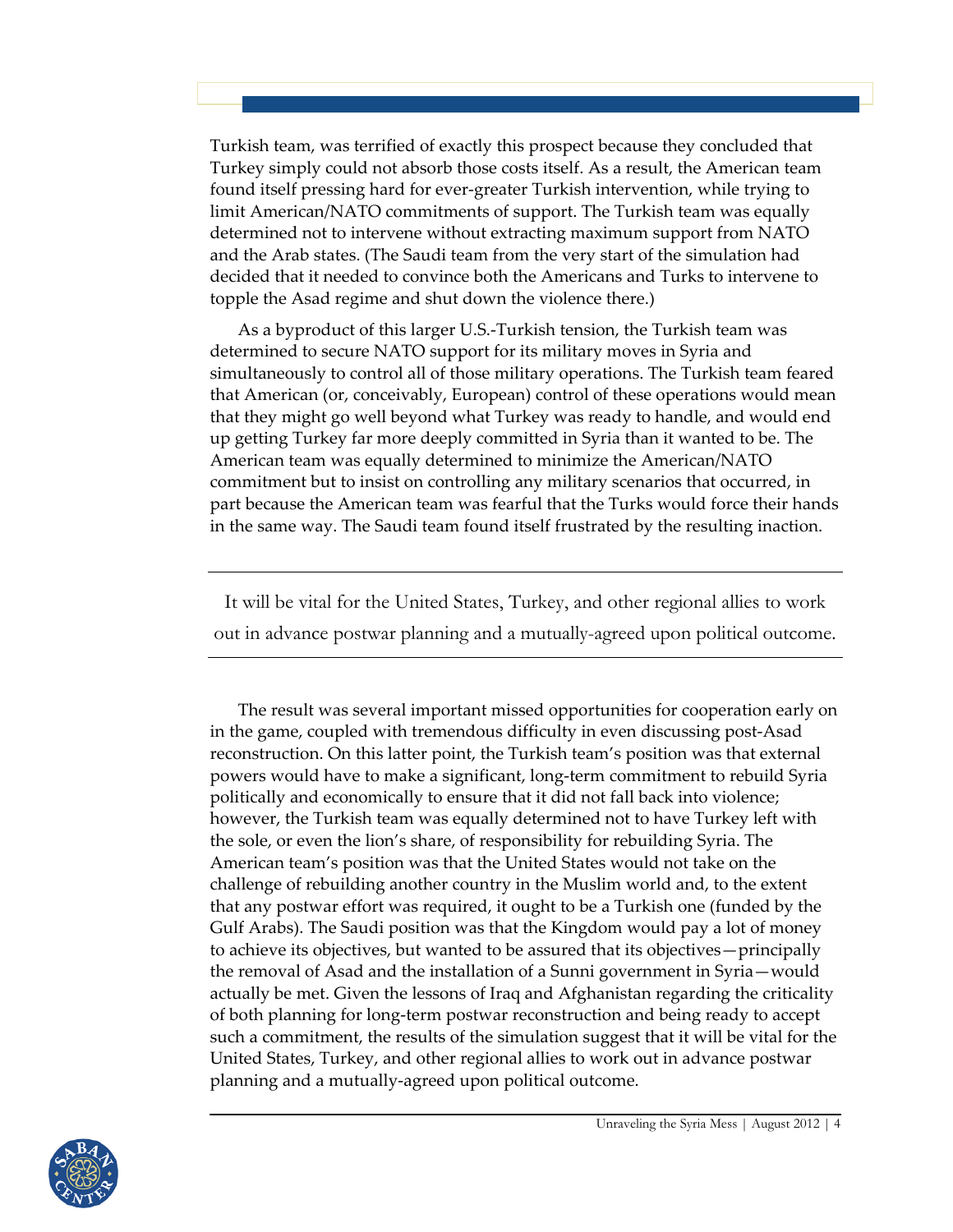Whereas Turkey loomed large in the simulation, Russia was relegated to the bleachers. (The simulation did not have a Russian team, which some participants felt was a notable gap). Participants appeared to have assumed that Russia was effectively neutral (or neutralized), and would not attempt to deter Western intervention through pre-positioning military forces or undertaking any repeat of the Pristina excursion. Nor would Russia take any action to help remove Asad. All agreed, as has occurred, that Russia would block any UN Security Council resolution of significance.

With Russia therefore largely out of the picture, bilateral U.S.-Turkey discussions centered on gaining NATO, rather than UN, support for an operation, which helps explain the common sentiment of many participants that too much policy effort now is being devoted to managing Moscow. The fact that  $Turkey-a$ NATO member—shares a border with Syria and was suffering military and paramilitary attacks on its territory as part of the spillover, reinforced the perspective that the Syria problem is better viewed through the NATO, rather than the UN, prism. But, because the participants playing Turkey and the United States each wished to involve NATO on their own country's terms, there were significant delays in intervention. The U.S. team wanted Turkey to request NATO support, and the Turkey team wanted the United States to offer NATO support preemptively, in order to reduce their country's relative responsibility for entering the intervention.

## **The Limited Arab Role**

In contrast to the centrality of the Turkish role in any scenario of Western/Arab intervention in Syria, the simulation suggested that the Saudis (and wider Arab world) are more likely to play a supporting role in any more assertive scenarios. The Saudi team was very active in attempting to push their interests, but generally found that they got little traction when doing so independently. The reason for this was that the tools available to the Saudis (and the wider Arab world) are not decisive in themselves. The ability to provide some diplomatic cover and support and to fund oppositionists, insurgents, and terrorists are useful adjuncts to a larger policy, but they cannot bring about a decisive change on their own (at least not in the near term). In particular, Saudi actions can generally cause greater instability (through the funding of proxies), but cannot drive constructive undertakings toward stability. In recognition of this limitation, the Saudi team generally evinced a high degree of tolerance for regional instability and conflict, so long as larger Saudi interests were preserved.

Consequently, the Saudi team found that Saudi Arabia had only a modest impact on events in Syria itself, and made little headway with either the American or Turkish teams until the Americans and Turks had decided on their own—and for reasons having nothing to do with Saudi efforts — to intervene in Syria. At that point, Saudi/Arab help became extremely useful, but even then it was not decisive:

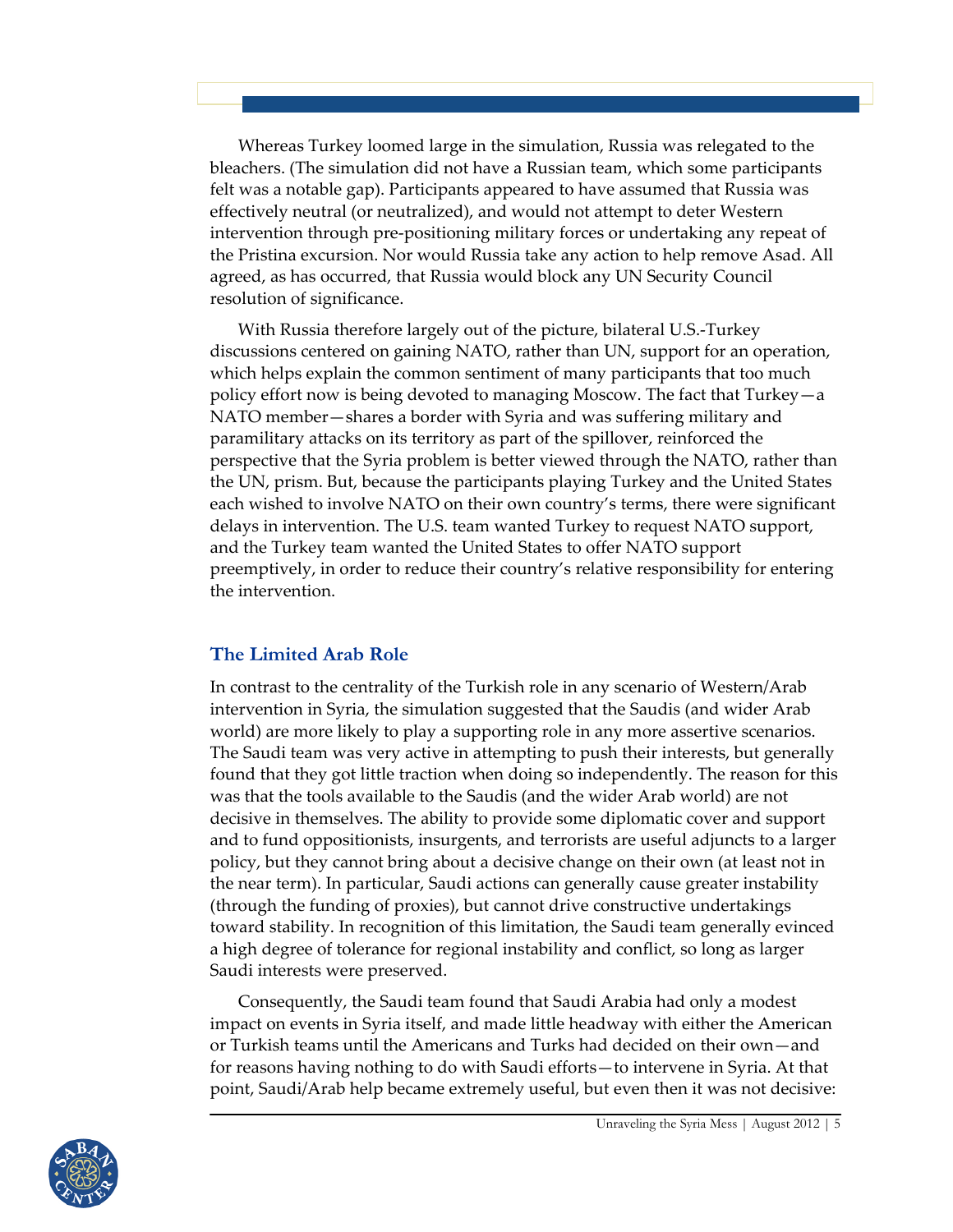the American and Turkish teams had made up their minds to do so based on their own interests, and would have intervened (and felt they could have intervened) with or without Arab support, although the Arab support was certainly welcome.

## **Divergent Interests**

The simulation reinforced a critical point that could become increasingly important if, as seems likely, the Syrian civil war continues to worsen. Namely, the United States and its key regional allies ultimately have interests that diverge in important ways, which could become a significant impediment to action. These divergences were most acute with regard to the importance and nature of what followed the removal of the Asad regime, reinforcing the lesson from Iraq, Afghanistan, Libya, Egypt, etc., that the "take down" of a regime is ultimately much less important than the follow through—the political, economic, and social reconstruction that must follow the fall of an autocratic regime.

The United States and its key regional allies ultimately have interests that diverge

in important ways, which could become a significant impediment to action.

The American team saw its primary interest as removing Asad quickly and securing the installation of a stable new government with minimal American economic and military commitment. As the scenario unfolded, this minimalist agenda translated into a willingness to accept virtually any alternative government as long as it was stable. The U.S. team operated under the assumption that the United States would likely back whichever group seemed to have the greatest ability to form a government that could stabilize the country (even at the expense of other American interests like democracy and human rights), and very little interest in post-conflict reconstruction. The U.S. team assumed that the Muslim Brotherhood (via the Syrian National Council) would inevitably dominate the Syrian Sunni majority and was prepared to accept that outcome. Consequently, the U.S. team did not explore whether there were ways to arrive at an alternate outcome, for instance by intervening at a different time or in different ways.

If the American team was prepared to live with a Muslim Brotherhood victory, the Turkish team positively desired it, and eagerly accepted whatever political space American resignation created for them to pursue that outcome. The Turkish team was, not unexpectedly, far more concerned with what followed Asad because Turkey would have to live with that successor regime (or system) for years to come. Moreover, the Turkish team was worried about post-conflict reconstruction: they felt it had to be done right, but that Turkey could not be left holding the bag.

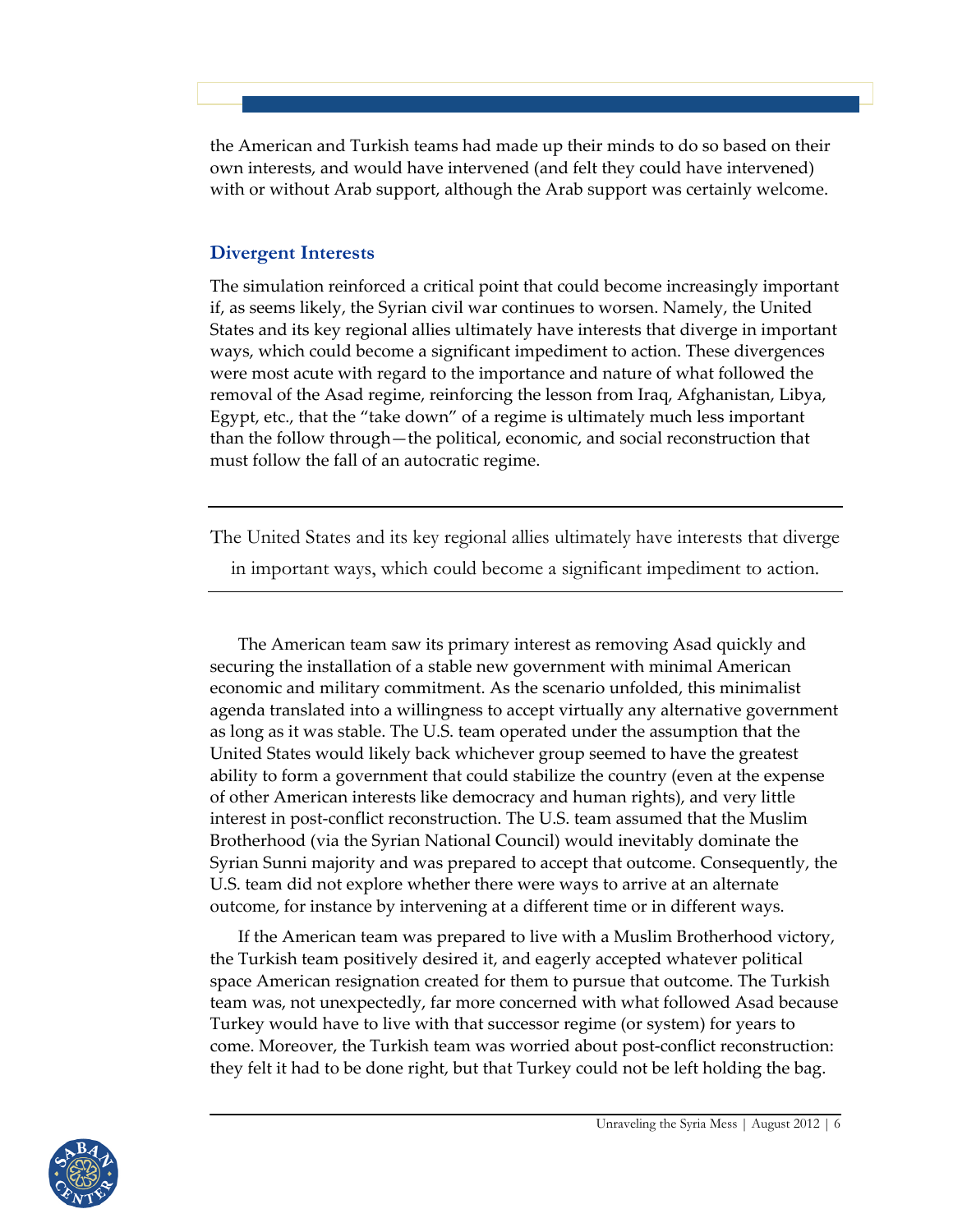The Turkish team sensed the ambivalence of the American team and feared that the American team wanted to make post-conflict reconstruction Turkey's problem, something the Turkish team felt would be disastrous for Turkey and well beyond its economic, military, and even political strength. Indeed, part of the Turkish team's reluctance to intervene despite the increasing strain that refugees, crime, terrorism, and economic dislocation were placing on their country stemmed from their concerns about "the day after."

The Saudi team felt that it was important to get rid of the Asad regime, and little else. This meant that they evinced less interest in the nature of the post-Asad government so long as it was Sunni, although the topic did not come up much in discussion among team members because of the relatively marginal influence that the Saudis exerted in the simulation. The Saudi team explicitly concluded that the Kingdom could accept very high levels of instability in post-Asad Syria. In part this was based on the calculation that whatever followed the Asad regime including a radical Sunni Islamist regime—would still be better for Saudi Arabia than either the Asad regime or the current situation. Indeed, the game suggested that Riyadh's tolerance (even propensity) for a radical successor regime could be another source of divergence between Saudi Arabia and the United States and Turkey. However, the Saudi team also made clear that another important element in their thinking and willingness to accept a very wide range of end states, had been Saudi Arabia's limited ability to affect developments in Syria.

## **The Vanishing Land**

The simulation presented a scenario in which spillover from Syria helped push Iraq back into another round of civil war. Indeed, by the end of the simulation, Iraq's violence was approaching levels similar to what the country had experienced in 2006—and the country's trajectory was unmistakably downward. The three teams reacted very differently to this set of developments, and in ways that are useful to consider as we ponder what to do about Syria.

The Saudi team saw the chaos in Iraq as preferable to the state of affairs there at the start of the simulation (i.e., the present day). The Saudi team believed that Riyadh sees Iraqi prime minister Maliki as an irredeemable puppet of Tehran, and as a result, Iraq becoming another Iranian vassal state. They saw Saudi interests in the region as a whole as focused on waging a zero-sum struggle with the Iranians, and therefore anything that hurt Iranian interests benefitted Saudi interests. Consequently, the Saudi team was more than willing to take actions to help the Syrian opposition even when these actions were likely to undermine Iraqi stability. Indeed, the destabilization of Maliki's Iraq was something of a *bonus* from the Saudi team's perspective.

The simulation suggested that Turkish interest in Iraq is certainly high, but much less than its interests in Syria (in part because the Turks now feel that they

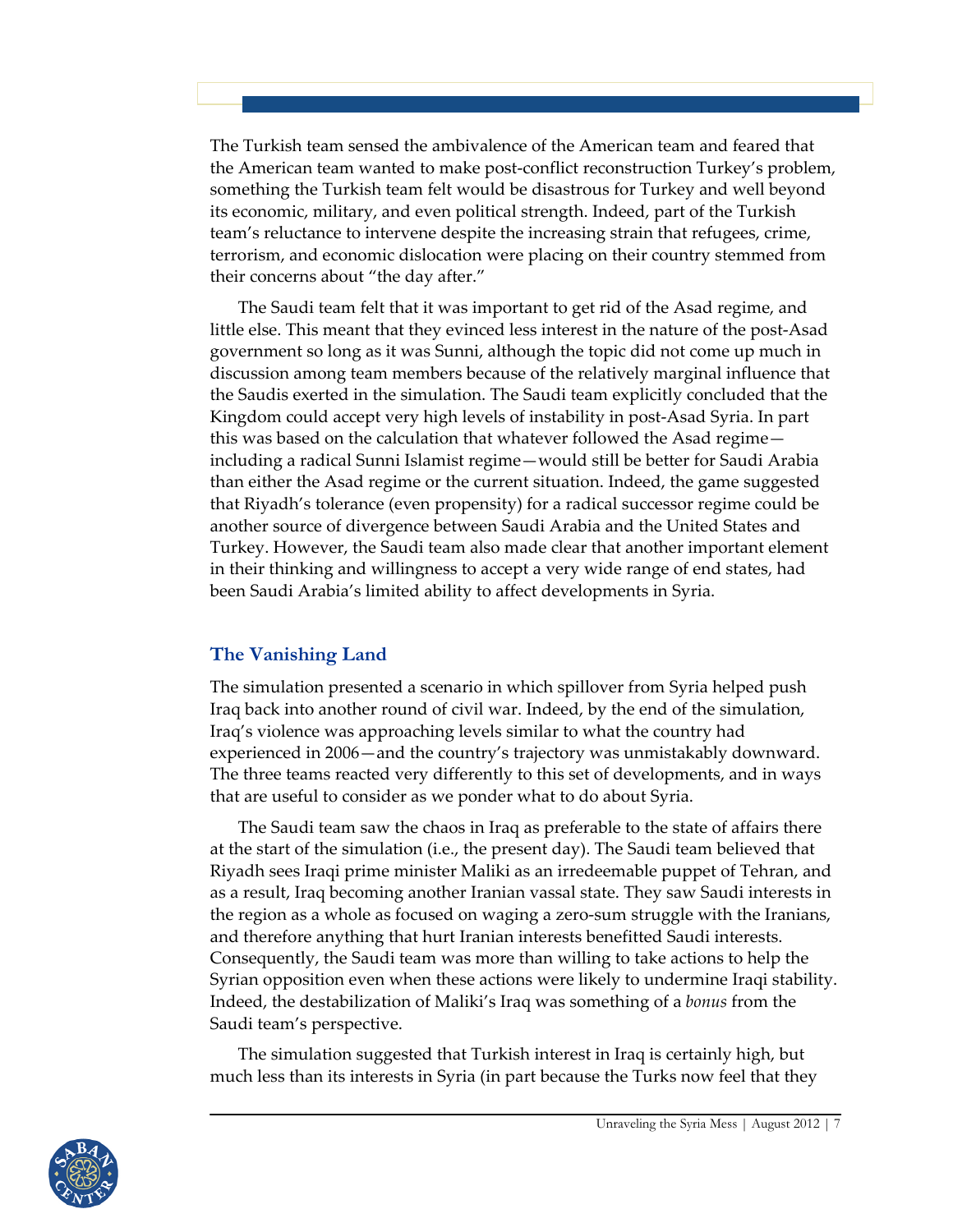have a useful partner—and buffer—in Mas'ud Barzani's Kurdistan Regional Government), and if Ankara is forced by events to prioritize among them, it will focus on Syria over Iraq. Initially, the Turkish team was quite concerned about developments in Iraq, but those events tended to be relatively low risk for Turkey, such as a contest between the Syrian armed forces and the opposition to control Syria's border crossings with Iraq, and the mobilization of Iraqi army units to meet the threat. The Turks could justify a focus on Syria instead (where the early events were far more dramatic). As the simulation proceeded, however, spillover from Syria engaged Iraq's own internal sectarian and political tensions and created a snowball effect that carried the country back into civil war as it approached the provincial elections planned for the spring of 2013. The Turkish team recognized that what was going on in Iraq was very problematic for Turkey, but ultimately concluded that the spiraling Syrian conflict was more threatening to Turkish interests. By the end of the simulation, the Turkish team had effectively redefined Turkey's interests in Iraq as being limited to events in Iraqi Kurdistan—the scenario depicted the Iraqi Kurds taking advantage of the recurrence of civil war to move rapidly toward a declaration of independence—and even then, the Turkish team members were debating just how bad that would actually be for Turkey. In short, faced with problems in both Syria and Iraq, the Turkish team felt that the Syrian problems were far more threatening to Turkey, and that Ankara would be willing to make previously unimaginable compromises on its interests in Iraq to secure its interests in Syria.

The U.S. team was largely uninterested in developments in Iraq. They spent little time discussing it, and did little to head off the problems that the scenario depicted as occurring there.

The U.S. team was largely uninterested in developments in Iraq. They spent little time discussing it, and did little to head off the problems that the scenario depicted as occurring there. To some extent, this was an artificiality of the game: the American team had its hands full with developments in Syria (and Lebanon, Jordan, Bahrain, and elsewhere). However, even this prioritization reflects a decision to focus on Syria at the expense of Iraq. Another American team, one that saw America's interests differently, might have looked at the developments in the game and concluded that the team's attention should turn away from Syria and toward Iraq because a civil conflict there presented a greater challenge to U.S. national security interests—something that the Saudi team assumed that the U.S. team would do. The fact that the U.S. team chose not to do so (not unrealistically, in our opinion) suggests that this was *not* a function of the simulation, but a reflection of the team's assessment of the American perspective.

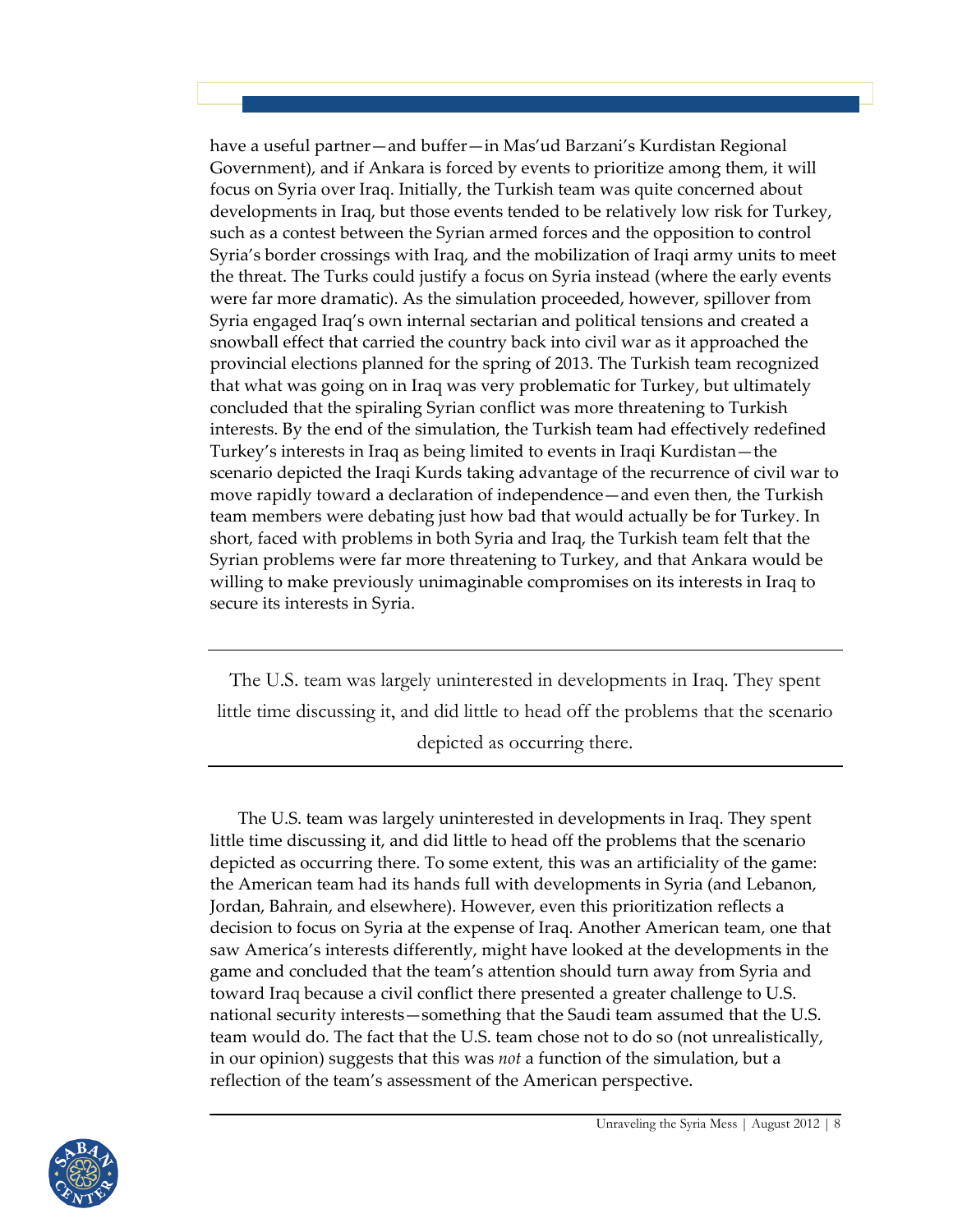What makes this particularly noteworthy is that instability in Syria engages American strategic interests only insofar as problems there spill over into Turkey, Israel, Jordan, or Iraq. In contrast, Iraq's own burgeoning oil production and relationship with its neighbors (as well as the fact that spillover from problems in Iraq has the potential to further affect the oil production of Iran, Kuwait, and Saudi Arabia), make it intrinsically important to American interests. Yet the course of the simulation showed an American team willing to intervene (to some extent) to shut down a civil war in Syria but unwilling to do the same in Iraq, where America's interests are far greater.

At some level, this is not surprising, and the U.S. team's decisions strike us as accurately reflecting American political opinion at this time. It appears to stem in part from a pattern in American foreign policy: the United States will not contemplate intervening in a country where it previously experienced an unpleasant intervention in the past, regardless of how compelling the rationale might be. (This also appears to explain the American team's lack of interest in events in Lebanon, where civil war had also been rekindled by the end of the simulation.)

This is a potentially important finding. It suggests that there is such an aversion to anything Iraq-related among the U.S. policy elite that even catastrophic developments there (as depicted in the simulation) would be unlikely to elicit meaningful American involvement. This is problematic because, again, the Syrian civil war does hold the potential (albeit, hardly a certainty) to push Iraq back into a civil war that would threaten U.S. interests more directly than a similar civil war in Syria. This suggests that the United States has a more pressing need to take action to shut down the Syrian civil war sooner, before it destabilizes Iraq, because the United States is not likely to do anything to shut down an Iraqi civil war even though an Iraqi civil war could be far more threatening to American vital interests.

#### **Compartmentalization**

The American team's response to the simulation's situation in Iraq (and Lebanon) illustrated another potential lesson. The American team evinced a highly realistic tendency to compartmentalize the different problems of the Middle East. While this accurately reflected how Washington has formulated its policy toward and handled events in the region, the simulation seemed to echo criticisms of this approach. Thus, the U.S. team focused on Syria to the exclusion of nearly everything else, particularly Iraq and Lebanon, both of which were as deeply mired in civil conflict as Syria by the end of the scenario. As noted above, while a hard-nosed assessment of U.S. interests might excuse the relative dismissal of the Lebanese fighting, the opposite should have been the case for Iraq. The simulation's presentation of events in Jordan and Bahrain, sparked by the Syrian fighting, also did not register high on the American agenda despite the potential for developments in Bahrain to affect the U.S.-Bahrain relationship generally, and